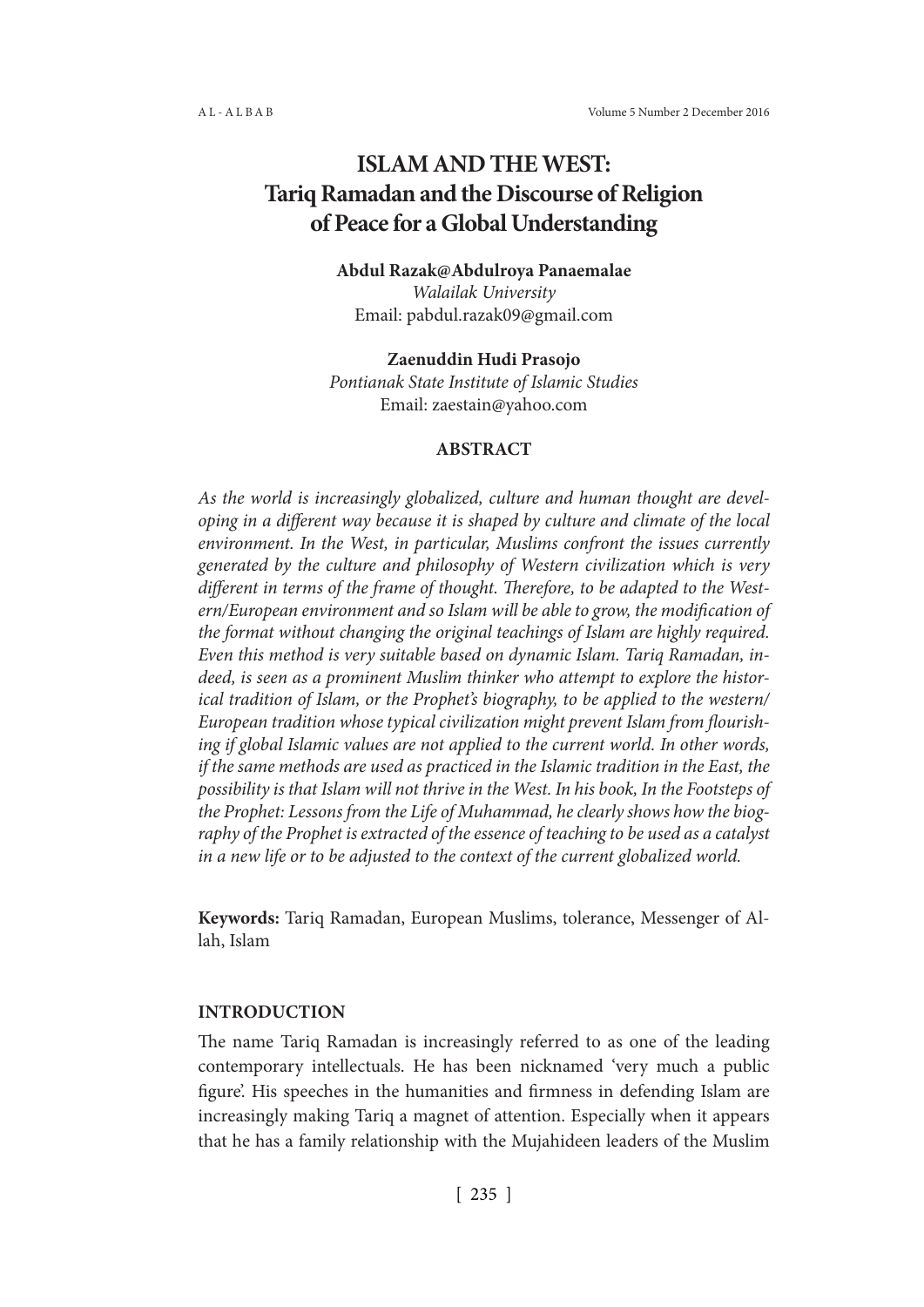Brotherhood movement, namely the grandson of Hasan al-Banna, thus making a big name and giving widespread attention both in the West and in the Islamic world.

However, the figure of Tariq Ramadan does not depend on his grandfather's fame -Hasan al Banna- alone but also due to his character in the intellectual world that placed his name as a world-class scholar. On the back cover of his book, "What I believe" it is written that "... He is among the leading Islamic thinkers in the West, with a large following around the world." His prominence can be confirmed with a number of achievements, awards and four world-class recognitions, such as 1) -100 Innovators of the 21st Century (2000), 2) -100 Most Influential Intellectuals (2004) by Times magazine, 3) -100 Top Global Thinkers of 2008-2010 and in 2012 by Foreign Policy magazine, and 4) - 8th place among 100 public Intellectuals by Prospect magazine (UK).

His reputation as a scholar is again proven with the emergence of a number his monumental works such as, *To Be A European Muslim, The Quest of Meaning, Western Muslim and the future of Islam, Islam, the West and the Challenge of Modernity, What I Believe*, dan *In the Footsteps of the Prophet: Lessons from the Life of Muhammad*. Through a series of works he channels bright and fresh ideas which are then read, discussed, and reviewed by academic audiences. And more importantly is that the works provide his clear vision and thought about Islam.

Another privilege of Tariq Ramadan that should be mentioned here is his unique background. He is of Arab (Egyptian) descent but was raised in European tradition and culture and later became a valid European citizen. As a Muslim in the middle of a foreign culture, Tariq successful survived and put myself with pride without diluting his Muslim identity. In fact, on the contrary, his practical ideas began have gained public attention at present. Among his outstanding idea is the concept of *To Be A European Muslim*.

In accordance with the discussion of this work, the author seeks to discuss one of the works by Tariq Ramadan entitled *In the Footsteps of the Prophet: Lessons from the Life of Muhammad.* However considering the limited space of the concept paper, the author will not cover the entire purpose in this book but will touch on some interesting issues that have relevance and interest to be highlighted in work. Among the reasons why the author chose to critique this book is because it appears that there is a disparity in terms of the life of Prophet Muhammad as compared with other books written by the same source and presenting the same theme. As he expressed in the blurb of the back cover of this book, "The biography of the Prophet has been written by many, and why should it be written by someone else? Tariq Ramadan has a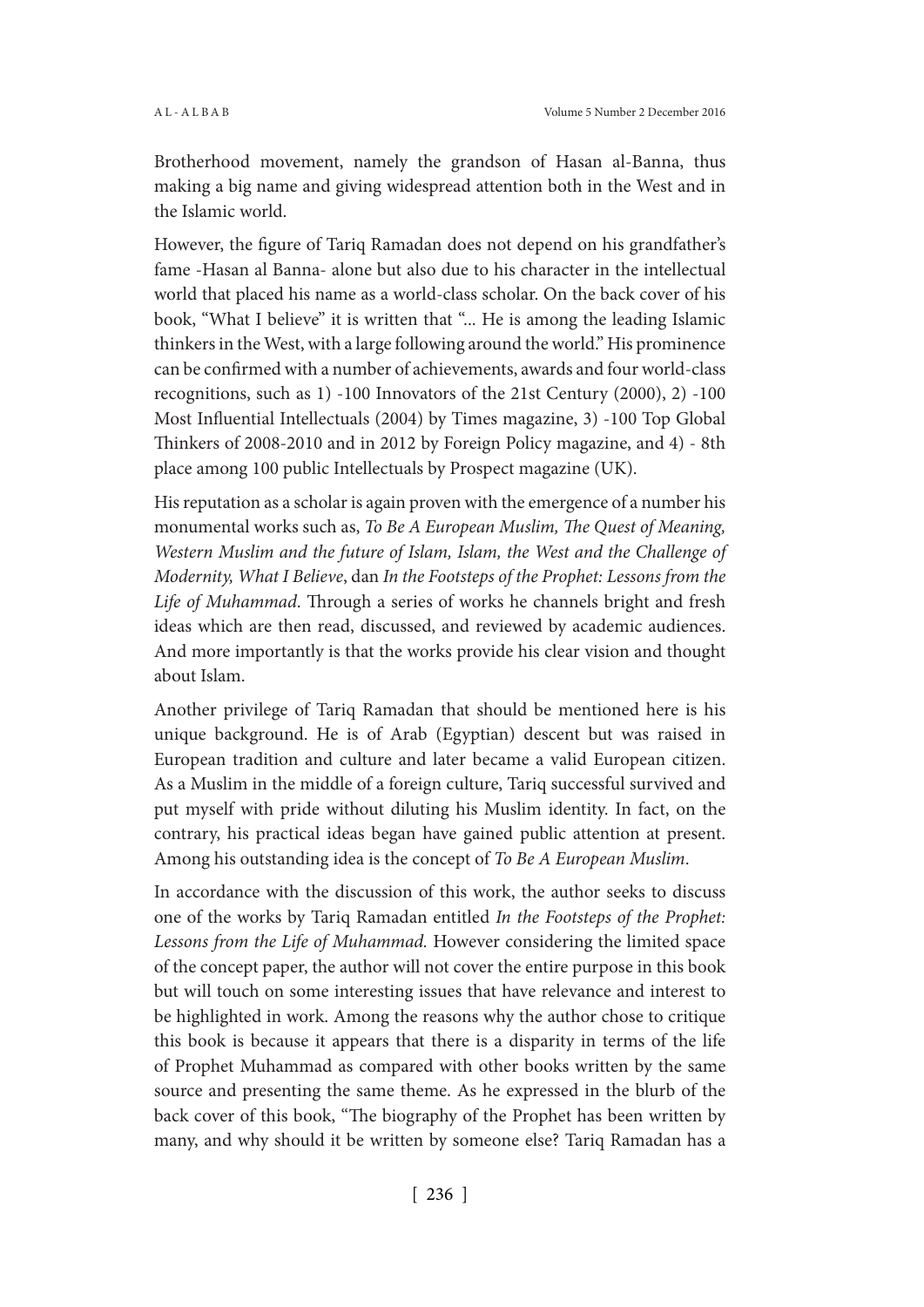different goal: he approached the Prophet's life story from today's perspective."

Researchers also believe that Tariq Ramadan would not want to repeat what has been written by many prominent scholars on the life history of Prophet Muhammad, but did not mean to present something new and different from the classic. It was not possible since all refer to the same source but what is different is that in terms of processing and presentation of an interesting and praktical story. Among which can be critiqued is writing a book on the history of the Prophet which is intended to reassess it in accordance with the current context. For this Tariq said;

> "The present biography does not aim to compete with classical sources (which indeed are its sources material), disclose any new facts, or provide an original or revolutionary reinterpretation of the history of prophethood and its context. The aims of the present study are far more modest, though it does not make them any easier to achieve" (Ramadan, 2007 :ix).

The processing is more globalized. Or in other words, it should be understood by broader audience as a global significance, not only among Muslim readers, but across the broader target, namely the Muslim community outside the Islamic world, for example in the West and or in the region in which Islamic teachings need to be practiced by local communityhaving their own tradition (Djar'ie, S.M. & Zaenuddin Hudi Prasojo. 2015). These Muslims live as a minority surrounded by tradition and foreign cultures vastly different from other Islamic countries. Difference in this context is to be taken into account in the view of Tariq in an effort to provide a more global understanding of harmonious Islam. For this reason, this small study seeks to discuss Tariq's approach in talking about the moral values of Islam, particularly the pearl of wisdom and the example set by the Prophet contained in his book, *In the Footsteps of the Prophet: Lessons from the Life of Muhammad.*

#### **BRIEF BIOGRAPHY OF TARIQ RAMADAN**

Interesting to say about the Tariq's life background is that first because he has two important identities, namely Arab/Muslim and Swiss/European. Although his face is genuine Arab Egyptian, he a Swiss/European citizen. He boasts of Arab descent and at the same time is also proud to be a European citizen. Even based on the principles of humanity in the Western democratic tradition, he does not feel isolated and ashamed of being a minority in European soil. Both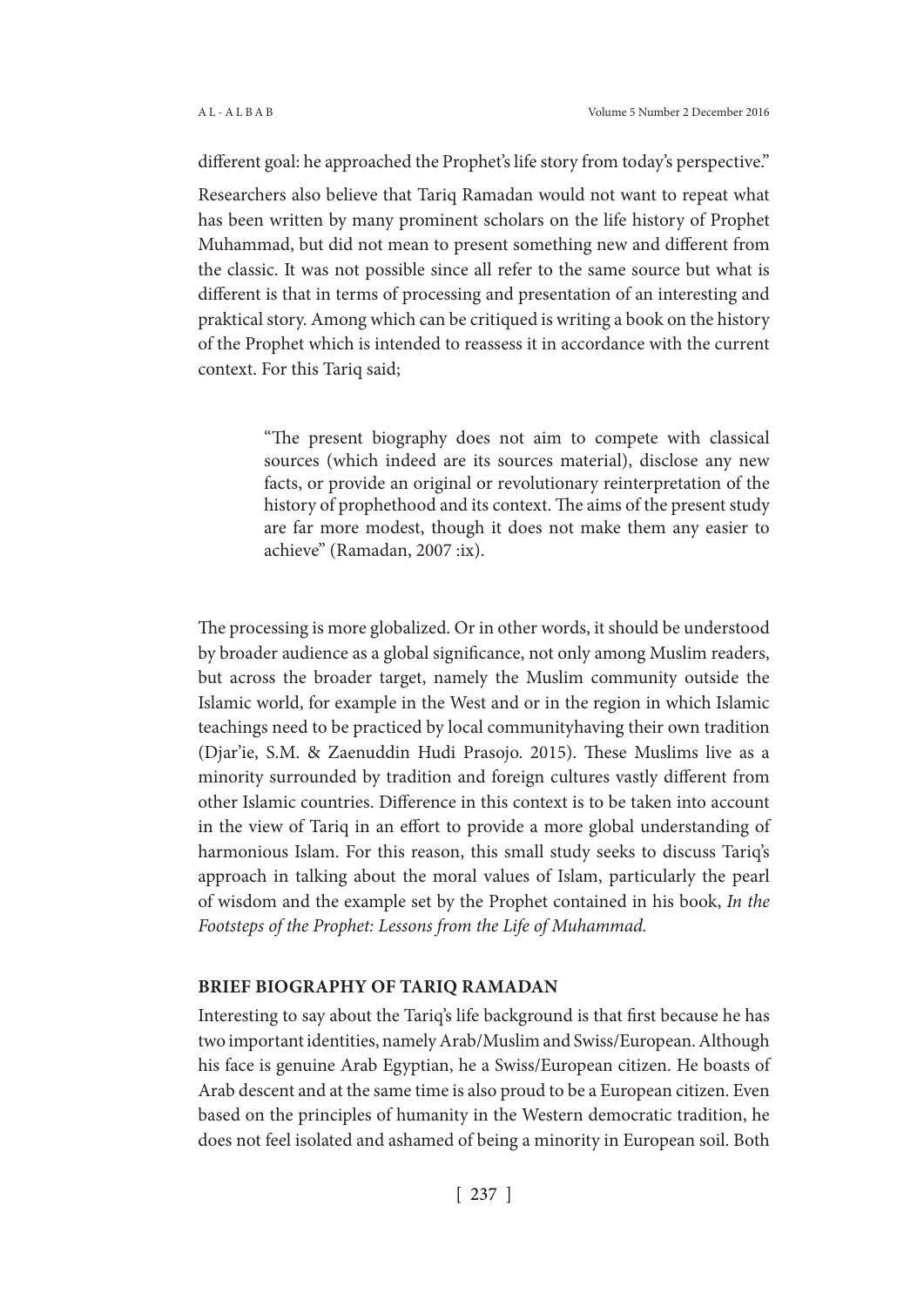of the identities integrated in him to form a new identity as a Muslim Europe. Tariq Ramadan or Tariq bin Said was born on 26 September 1962 in Geneva, Switzerland. His mother, Wafa al-Banna was the son of prominent clerics and prominent Islamic mujahid Sheikh Hasan al-Banna - founder of the Muslim Brotherhood movement. His father Said Ramadan came from Tanta, Egypt who was the son of Sheikh Hasan al-Banna. During the reign of Gamal Abdel Nasser, he moved to Switzerland because of the punishment of banishment (Nor Faridah Mat Nong, 2015: 25).

He is a theologian and contemporary Islamic scholar. He received his early education in his hometown of Geneva. He was interested in philosophy and literature since childhood. With the trend and interest in the field, Tariq was encouraged to study it earnestly. Tariq completed his postgraduate studies in Philosophy, French Literature and Social Sciences at the University of Geneva with the title of his dissertation *The Notion of Suffering in Nietsche's Philosophy*. His doctorate diploma is in the field of Islamic Studies and Arabic with a thesis entitled Nietsche as a Historian of Philosophy in a comparative study (Nor Faridah Mat Nong, 2015: 26).

To complement the scholarship in the field of religion and Arabic language, he studies at the Al-Azhar University. At this University, he trained intensively. According to a note on the cover of the book *The Quest of Meaning* it is stated that "In Cairo he received one-on-one intensive training in classic Islamic scholarship from Al-Azhar scholars at the University." (Ramadan, 2012: i). However, for the basic knowledge in the field of Islamic studies, he actually learned a lot from his family, especially from his father (ibid). In other words, even though he was not admitted to religious schools or madrassa like most other Arab / Muslim teenagers, the environment and the traditions of his family were shaping his personality as a European Muslim who holds fast to the principles of Islam in a situation that is very demanding on European soil armed with a strong spirit of Islamic teachings and coated with Western scientific culture that influences the way Tariq thinks and acts. Tariq himself has admitted "I was always a bit too Western for some Muslims and a bit too Muslim for some Westerners" (Ramadan 2010: 14). According Shaharom TM Sulaiman, Tariq Ramadan tries to offer a way to be a true Muslim and at the same time he is a good and meaningful member of the European community (TM Sulaiman Shaharom, 2013: 125).

#### **TARIQ RAMADAN AND THE CONCEPT OF 'EUROPEAN MUSLIMS'**

Before tracing of the Footsteps of the Prophet as written by Tariq Ramadan in his book *In the Footsteps of the Prophet: Lessons from the Life of Muhammad,*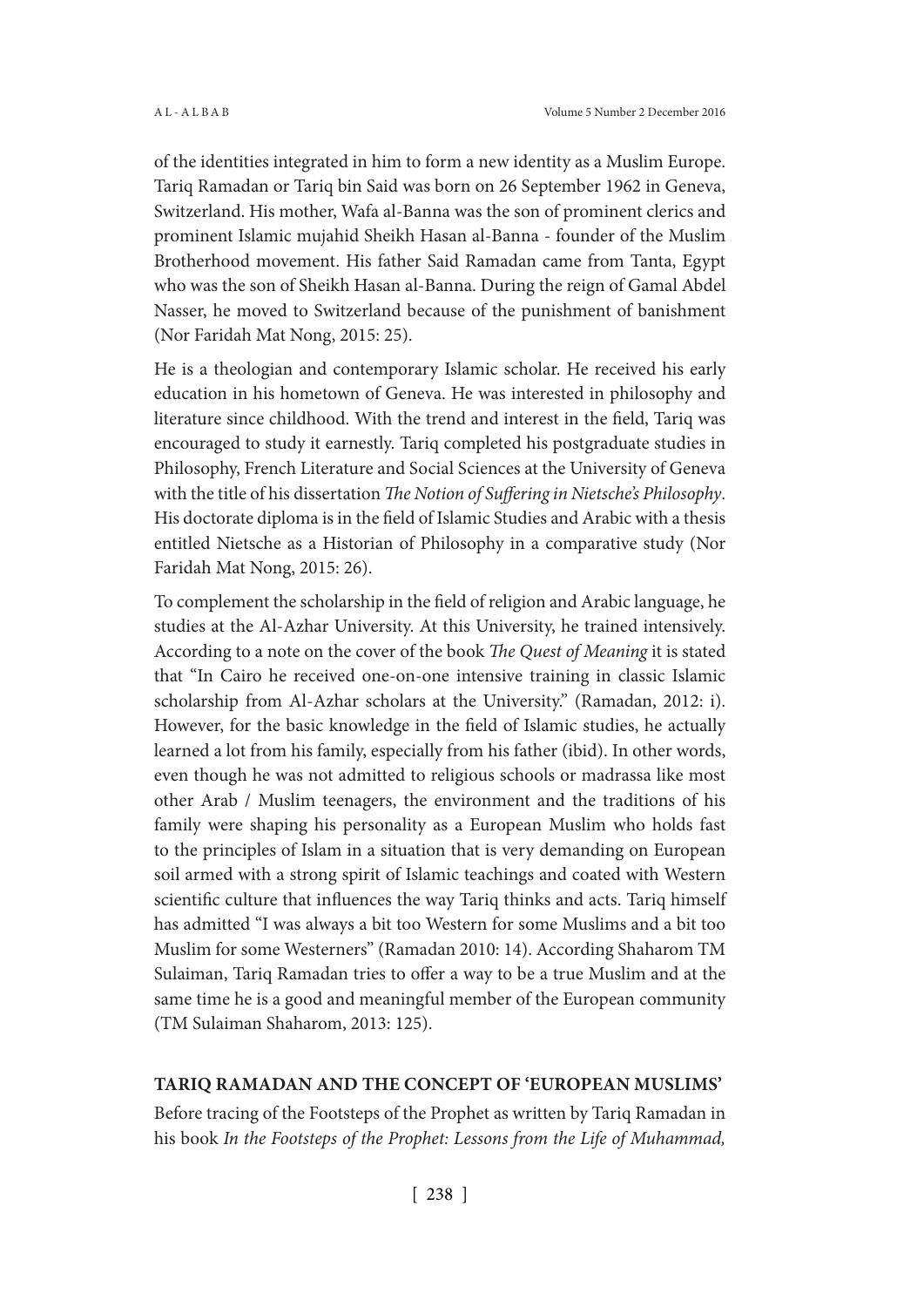it is a good idea if we learn his Islamic thought beforehand. This is because the background of his life and the intellectual tradition influence the way he thinks and shape the way he acts. For more evident in this case Nor Faridah Mat Nong said that "social impact Ramadan feels as a citizen of European minority in various forms of hardship, opens and develops his thoughts to be critical in raising the issues of Muslim communities in Europe in addition to changing the mindset of Muslims to be much more practical and sure to live life as a European Muslim (Nor Faridah Mat Nong, 2015: 37). Thus, when the work of *In the Footsteps of the Prophet: Lessons from the Life of Muhammad* was written, it is very significant in differences of approach and style, though its processing is based on the same source as that referred to by other Muslim scholars.

This study found that Tariq attempted to offer the life history of the Prophet based on the principles of his life as a citizen of Europe that practices pluralism in an open basis. As Tariq's own confession reads "*my philosophy is travel, and pluralism is my destination. Humility is my table, respect is my garment, empathy is my food and curiosity is my drink. As for love, it has a thousand names and is by my side at every window* (Tariq Ramadan, 2012: xii). Armed with such case, Tariq has to take the middle path in practicing the teachings of Islam in the heart of the European community. Or to put it more simply, he is trying to interpret Islam to fit the context of the West / Europe. He realizes that it is not possible to use the same method to deliver the message of Islam similar to that practiced by the majority of Muslim scholars, especially those who are the product of a Muslim country, namely living within local tradition decorated by Islamic values, or the majority population is entirely Muslim community.

To avoid a clash of cultures and civilizations, and to avoid being isolated and marginalized, then Tariq leverages existing knowledge and extensive experience trying to establish the Muslim community recently, which not only focusing on traditions that were brought together from their home country but also considering the cultural reality of the West / Europe. Tariq prospect in this regard is quite clear as it appears on his work, *To Be A European Muslim*. This book is a kind of blue-print to all Muslims residing in the West / Europe. He sketches how a Muslim should position him/herself in the middle of a very different society in terms of tradition, culture and religious practices. Through this concept of European Muslim, Tariq seems to try to say that if Muslims did not change and adapt to the new situation in the West / Europe then they would face difficulties in the face of the vagaries of life and challenges in the West / Europe itself. Personally, Tariq's opinion is that "*When I spoke*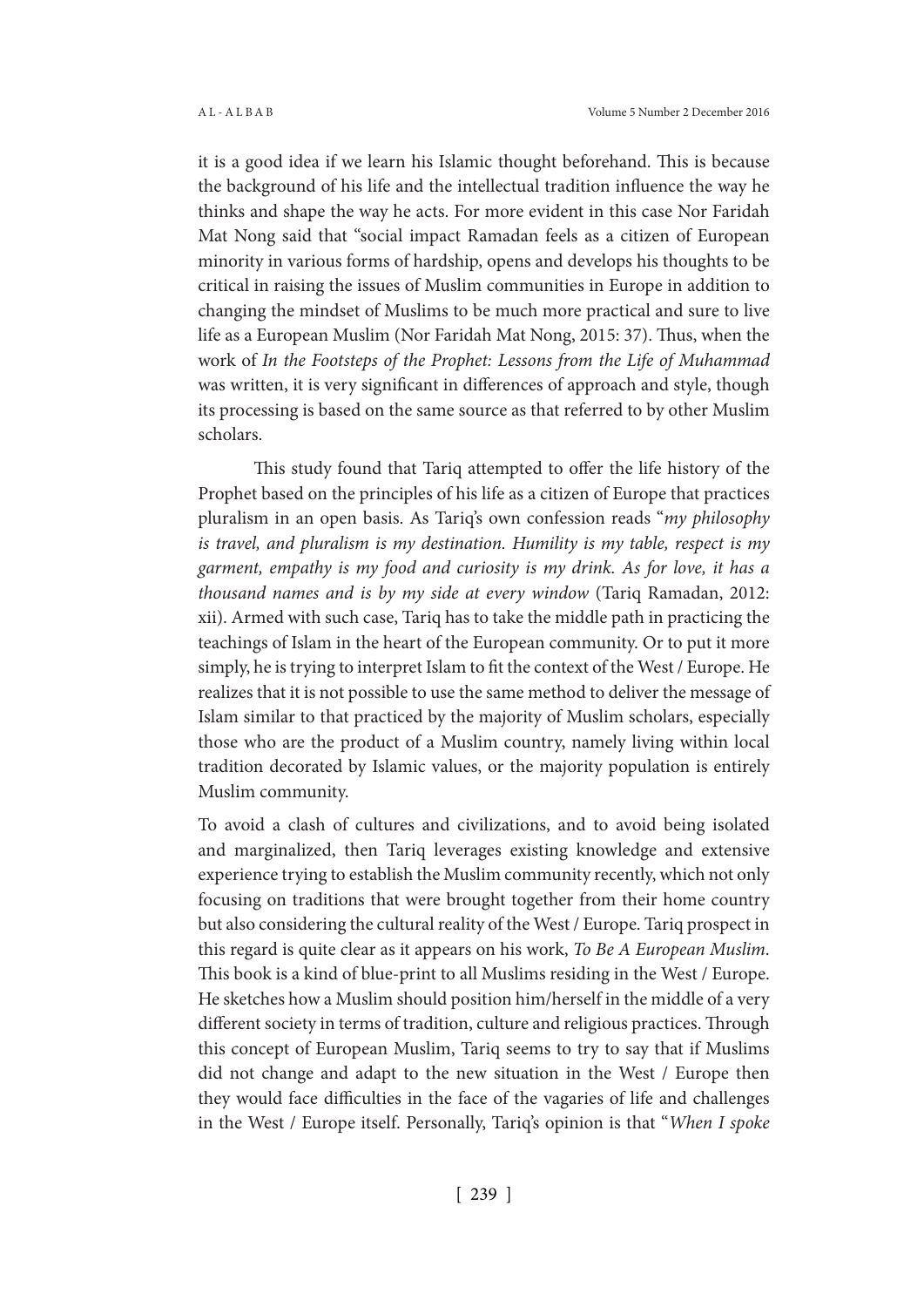*of a Muslim identity that is always open, always inclusive, always on the move*." (Tariq Ramadan 2010 : 135)

In other words, if Muslims want Islamic identity to be preserved in a European setting, and that Islam flourishes in accordance with the concept of Islam as *rahmatan lil-'alamin,* mercy to the worlds, the changes and adjustments are needed. In short, the concept of European Muslims introduced by Tariq Ramadan is a form of identity savior. Or a new step in facing the European environment (Nor Faridah Mat Nong, 2015: 98).

## **IN THE FOOTSTEPS OF THE PROPHET**

Tariq deliberately named the title of his book *footsteps of the Prophet* with the intention of inviting readers to search again in the footsteps of Prophet Muhammad's life in order to find the pearls of knowledge and teaching legacy left by him to serve as a guide in the process of human formation. Thus, in addition to the title *In the Footsteps of the Prophet,* Tariq put another subtitle which reads *Lessons from the Life of Muhammad*. The core of this book, based on Tariq's perspective, is trying to describe the Prophet's biography with a new style, and aims to take the Islamic values that the Prophet demonstrated throughout his life. Tariq will be able to present the global features that are present in the stories of the Prophet's life to be adapted to current time and context. In fact, it transcends the limits of time and age. As Muslims living in a developed continent, it seems a bit odd for the traditionalists. It is a sort of fortress that prevents the intertwined between Islam and modernity. As if there is a possible incompatibility of Islam that cannot meet with the modern western world. Similarly, it is also the case of the notion of the West on Islam.

To bring down that dogmatic fortress, then Tariq invites readers to reassess global features contained in the biography of the Prophet. He invites the audience to examine the implicit meanings embedded in every second of the life of the Prophet. He wants to be a perfect human just as Prophet Muhammad exemplified in all aspects of life, especially the global messages for today's guide. We are aware that between the Islamic world and the West there is sentiment incompatibility in terms of thought and culture that has occurred over the years until now. Muslims feel that there is prejudice of the West against Islam. This is clear as depicted by Muhammad Asad, who among other things said "*many of its historical experiences are deeply tinged by a strange animosity towards Islam*" (Muhammad Asad, 2005:40).

In line with that, it is not surprising that until now there is a clash between the West and Islam. It is exactly as Allah says, "Never will Jews and Christians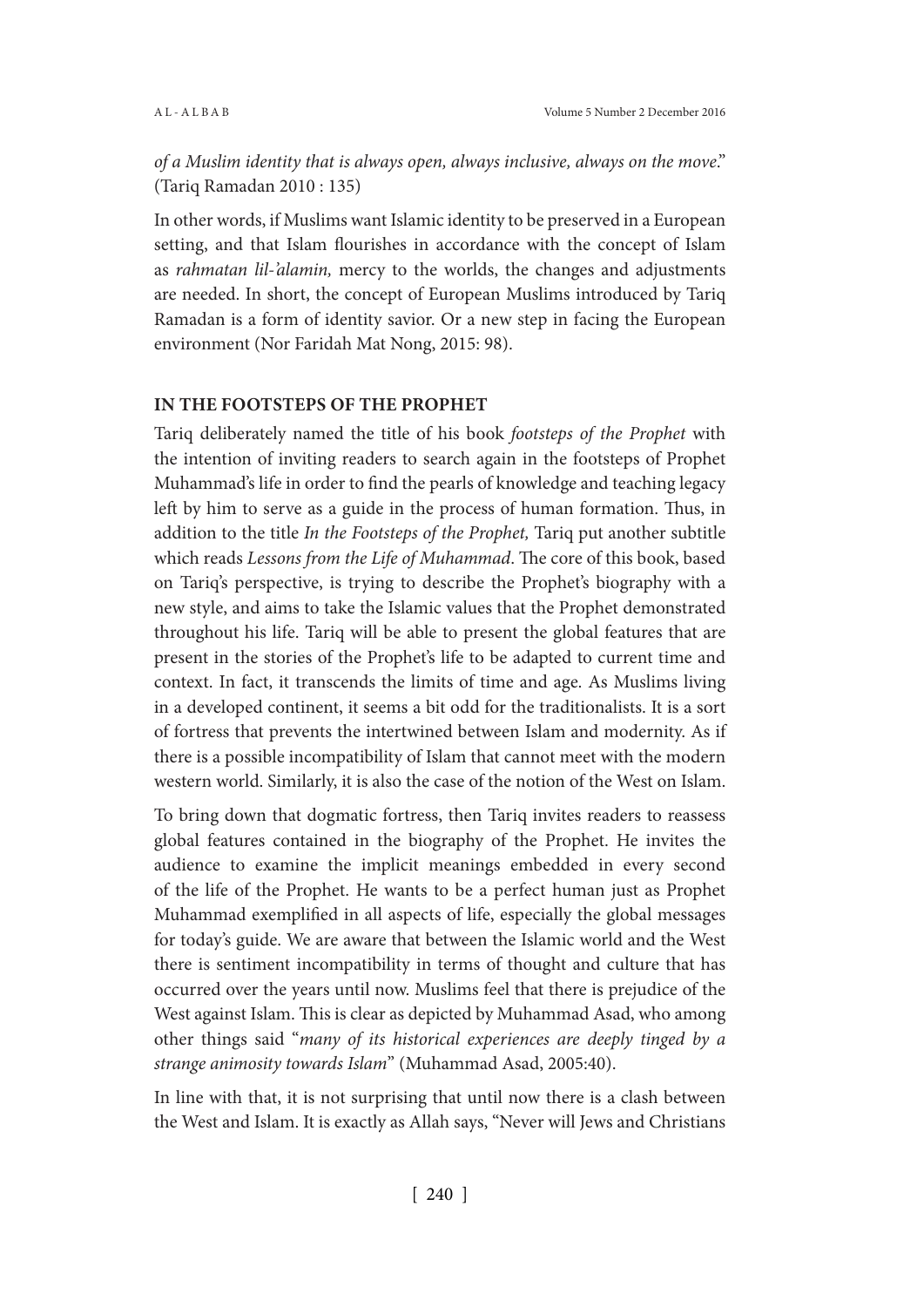be pleased with you as long as you do not follow them." In fact, to date this paper was written, the anti-Islamic sentiment in the Western world is still felt, especially now Muslims are scattered into minorities in the West. Muslims often get ridiculed until they are labeled as *the sick man of Europe*. The culture clash is becoming more common and it may not be resolved in a short time. Meanwhile, the Muslim community itself is also undaunted to build fortifications to defend their identity so it is not easily melted and eroded. With simple means, the Muslim community itself is also quite careful to adapt to the new environment because of fears that Islam will disappear. Then two lines are running in parallel without end.

Based on such situation, Tariq tried to express a new approach in the daily life of Muslims in the European continent. This approach does not concern the values of rigid dogmatism, but it reapplies the values of the way of life of the Prophet into the reality of modern times in Europe. This is because Tariq would take into account the current realities and cultural life in the West / Europe. Although this approach seems to be different in a way that is commonly done by other Islamic scholars, but it does not cause the slightest scratch on color purity Prophet's life story.

Therefore, the book *In the Footsteps of the Prophet: Lessons from the Life of Muhammad* is unique and different in terms of processing. In fact it is clear that it is not stereotyped like most books of history that tends to show episodes just to remind readers that historical moments happen without thinking the meanings to be adapted to the realities of life. Tariq rejected writing history in this way, or in other words, easier. Tariq tried to emulate the examples set by the Prophet and then adapted them to the current context. He stressed that it not the episodes to remember the events only.

Tariq's preparations of the story and examples of the Prophet in the book *In the Footsteps of the Prophet: Lessons from the Life of Muhammad* show that there are some lessons that need to be emphasized. Among the lessons emphasized in the book *In the Footsteps of the Prophet: Lessons from the Life of Muhammad*, which can be traced, are the attitude of tolerance, pluralism, cultural diversity, the rights of women and children, care for the environment, and compassion. These issues are often raised on the political agenda in Western countries. However, this paper will not cover all the aspects contained in this book, but will pay attention and focus on the issue of tolerance only.

#### **ISLAM IN THE PERSPECTIVE OF THE WEST/EUROPE**

As a minority in Europe/the West, Muslims are often suspected by the local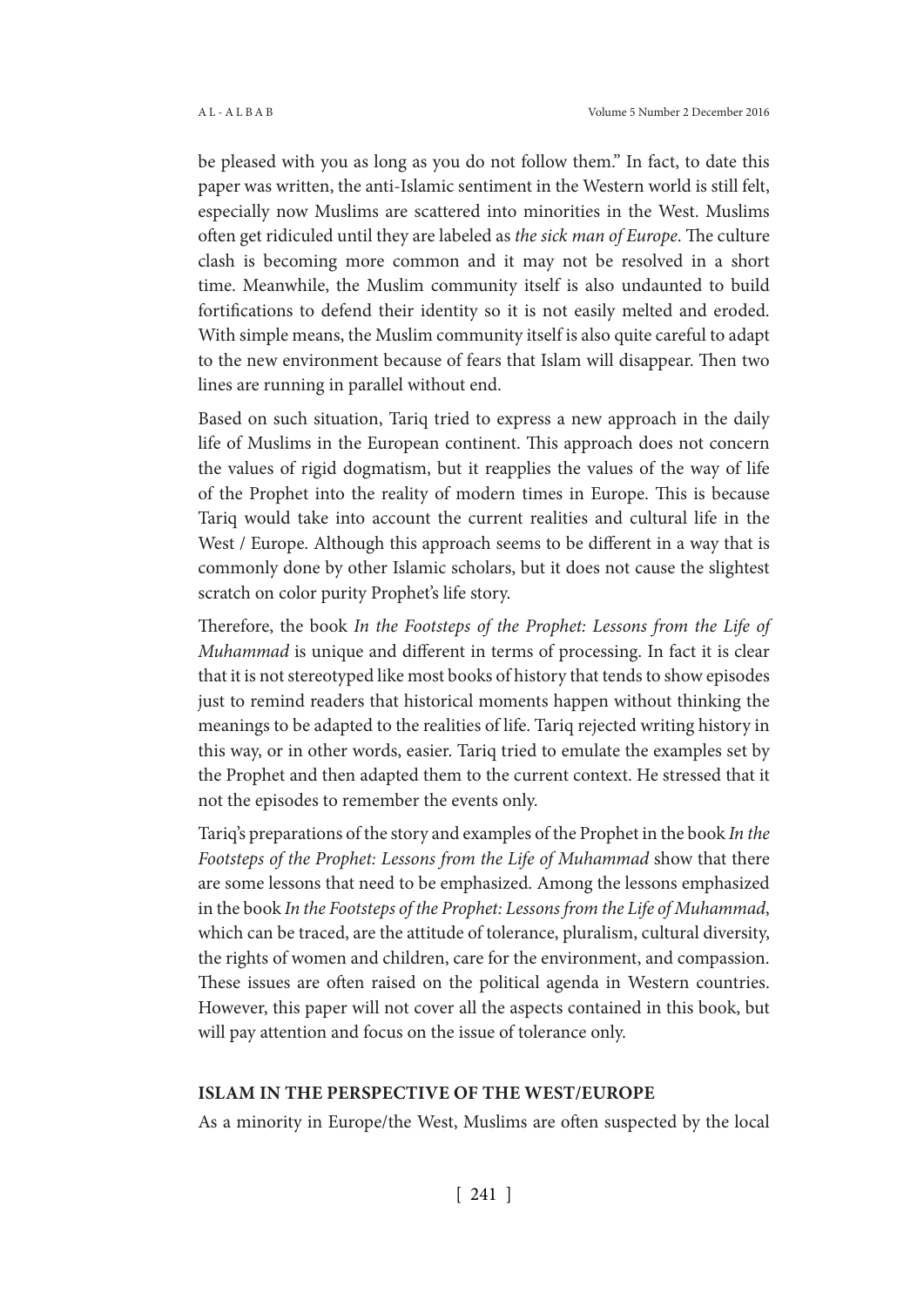'natives' as a group threatening the Western civilization. Coupled with the dark history of the past crusaders that always lives in their collective memory, the average views Muslims with suspicion, assuming that Islam is threatening the peace and harmony of Western society. This is illustrated by John L. Esposito who notes that "most Westerners are still vague about the history of Islam and the West, their knowledge and attitude toward Islam and the Muslim world are formed by the image and influence of contemporary limited to terms like Islamic fundamentalism and terrorism" (John L. Esposito, 2008: 105).

The condition became even worse when the Western media also plays its part that conspires to worsen the image of Islam in the face of accusations that Islam is uncivilized so it easily turns into something horrific and violent. Even violent images are highlighted on the front pages of the Western media since the beginning until now. Chandra Muzaffar admitted this circumstance and said "... negative images of Islam are very much more prevalent than any others." (Chandra Muzaffar, 2011: 94). With more simple and clear words, it is very accurate as expressed by Edward W. Said in his book *Covering Islam* who stated that Islam has become the "unpleasant sort" news that in the eyes of the West (*ibid*).

In short, between the West and Islam there are two parallel and separate paths that perhaps cannot reconcile. The West has the philosophy of materialism and secularism, while Islam is based on the traditions of Islamic teachings. Due to the fact that Islam has a different philosophy, the West is willing to label others who differ from it as inferior, frenetic, deviant or irrational (John L.Esposito, 2008: 58). Dr.Saodah Abd. Rahman condemned the attitude of the West, by saying that "Materialistic thoughts based on the logic and interests of desires have encouraged most secular society to underestimate the values and traditions of religious life. He further added that "…secular people are those who are not cared for with a religious spirit (The Star, 6 Feb. 2006).

#### **TOLERANCE, RESPECT, PLURAL SOCIETY AND VIRTUES**

In order to survive in the middle of the Western/European society that has such a philosophy of life, tolerance is needed. In addition, it also requires respect for other people who differ in their faith and religious beliefs. In this case, Tariq clearly stressed that the Muslims should have tolerance and respect. In writing about the life history of Prophet Muhammad, he paid attention to the issue of how Prophet Muhammad, whose life was surrounded by plural society, namely the disbelievers and the Jewish community as well as the others, but still he could make them live under one umbrella build an intact civilization.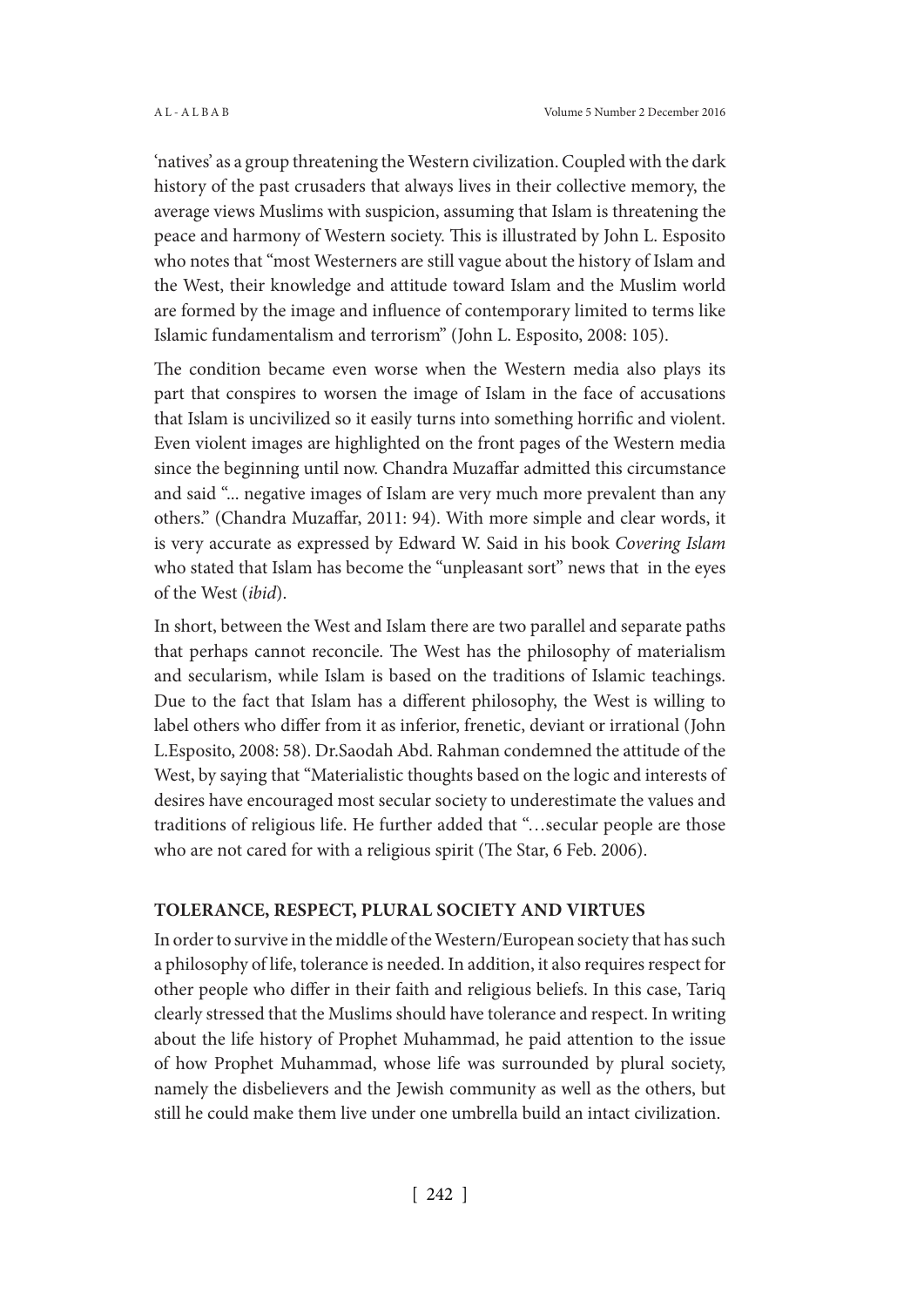In such society, it was not easy for a leader to form a united community. Such differences not only were common between Muslims and Jews, but also among fellow Arabs themselves who staunchly held the spirit of asabiyah / patriotism of theor own respective tribes. However, since the Prophet showed high tolerance, he finally could unite all walks of society under one umbrella. The Prophet managed to subdue egotism of the Arab nation with tolerance.

Tariq wanted to see humanity learn from the Prophet's gentle and kind attitude to be absorbed into the tradition and the life of the Muslim community. Living in a plural society would require a really high tolerance. Tolerance in whatever situation. Tariq then quoted a piece of Hadith narrated by al-Bayhaqi;

> "If you find something you do not like of your brothers' actions, then seek even seventy reasons to justify the acts. If you do not find them, say, may he have a specific reason (why doing so) that I do not know (Ramadan, 2013: 187).

Tariq sees more of the doctrine of implied compared with the trivial episodes in the life history of the Prophet. In other words, Tariq tries to take the essence of the teachings of the Prophet's life story and not a sequence of events that have plots. His description is more anchored to the current context than the text. He looks at the reality of the real Islam to be practiced in daily life. Efficiency in the application that ensures a person will not feel awkward and marginalized from the modern mainstream. On the other hand, if Muslims fail to take heed of the way of life that is appointed by the prophet, then surely he will experience many problems. It may be uncomfortable to adapt to the new environment that is far different from the Islamic tradition. Racism, murder, strife were not found in the life history of Prophet Muhammad. Instead, the events that are less fun or that could lead to racism is not exaggerated. What can be considered is that of Tariq tries to reconcile between people. This may be due to his environment in Europe that claims to practice discipline and tolerance to live together that very much affects his attitudes and thoughts.

Tariq's determination to promote the spirit of tolerance as shown by the Prophet is very significant in this book. While reading it, we will immediately notice the tolerance during the writing of this book. He intentionally shows to the public outside of Europe or the West about how Islam is concerned in terms of tolerance and respect. And Islam itself is not only about civilization, the Islamic values are practical and suitable for all times. Arising from this, then without a doubt Islam is the first priority for humanitarian matter in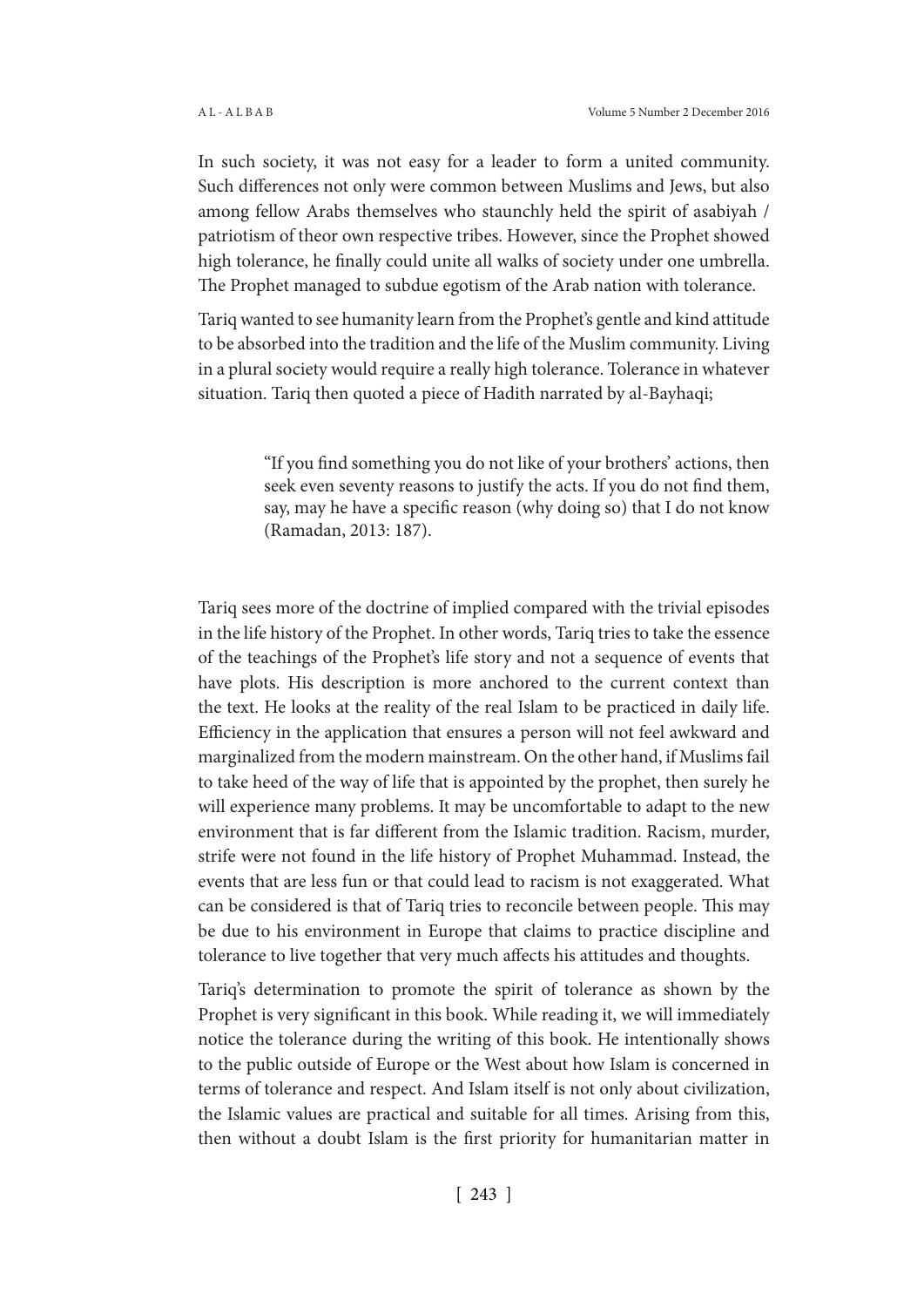accordance with the concept of *rahmatan lil'alamin*. In other words, Islam and humanity are inseparable partners. In fact the essence of the teachings of Islam itself is to *endure values for humanity.* 

Meanwhile another evidence that suggests that Tariq is likely to promote the spirit of tolerance is the story about life between Muslims and the Christian-Jewish and Arab tribe of Quraysh. For example, first, the story of a meeting with a priest Bahira in Busra where obviously Bahira had a humanist attitude toward Prophet Muhammad. In fact, it was he who suggested that Abu Talib immediately bring the Prophet back to Medina to escape harassment and deceit. Second, when Muslims migrated for the first time into Habsyah and received protection as well as good service from King Negus, the Quraish Arabs' mission to bring back the Muslims failed eventually. And third, when the prophet met Christian young man named Addas in a vineyard in Taif.

Of the three stories, it can be seen how intimate the relationship between Muslims and Christians. Here, it seems that Tariq wanted to state that religious diversity is not the main causes of hostilities. The cause for the outbreak of conflict is due to the attitude of the man himself who is ill-mannered, who tends to be selfish, and often uses emotion to over rational thinking, ignoring the message of religion in its true sense. To live in peace and harmony in a great civilization which is composed of various groups who have the background and understanding of different traditions, it really requires dynamic social mechanism. The most obvious method, according to this book, is tolerance and respect for each other, especially in the context of the West/Europe, it is very important that tolerance should be practiced in an earnest manner. Even it is encouraged not to ignore it at all.

Therefore, it is not surprising that the tolerance in the writing of the biography of the Prophet by Tariq Ramadan through his book is an important emphasis. Typically, when it is written by most Islamic scholars, it could not escape from being linked to episodes of war, or battle scenes that led to the death and the like. Not just a series of major wars involving two major groups, namely the Muslims vs the infidels but also small wars involving ethnic groups and tribes in the Arabian Peninsula. Indeed, if traced through the life of the Prophet, since he was appointed the Messenger of Allah, to the establishment of the Daulah Islamiyah in Medina, wars have become part of a string of events that cannot be separated. A series of wars in the history is still remembered by all Muslims, such as the Battle of Badr, Battle of Hunayn, Battle of Khandak, Battle of Tabuk, etc. In other words, it is not complete when talking about the history of Islam, or rather, in this context, the life history of the Prophet, it does not touch a series of wars at all. This is because it is actually a series of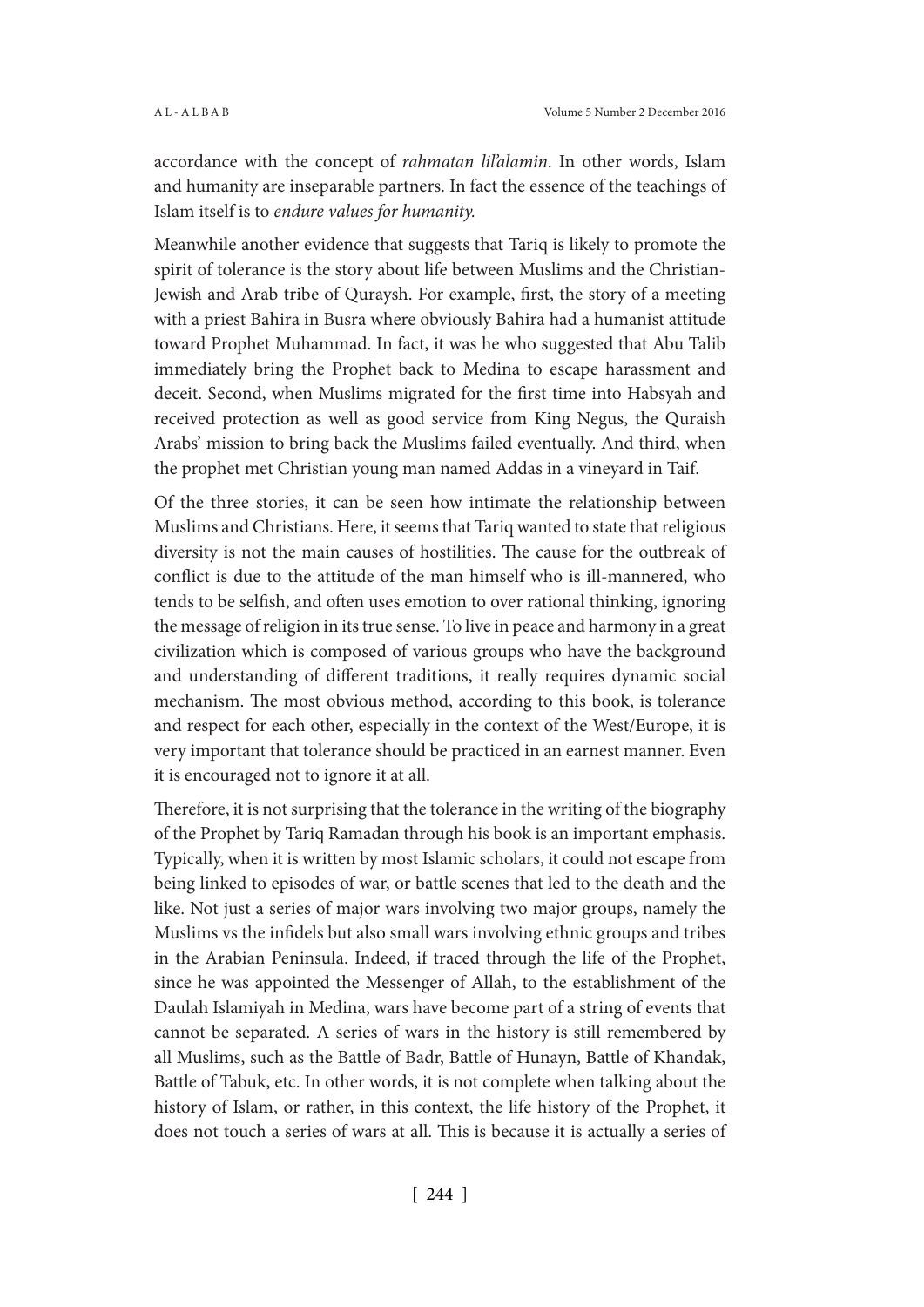## wars recorded in history.

Almost all Muslim historians recorded honestly about what happened in the past. What happened was written but it is not the case with Tariq. He has a different approach in writing the life story of the Prophet. He tends to avoid detailing the battle scenes. He did not even exaggerate episodes of the war as it was written by many other historians. He only mentioned war as an episode only to complement the Prophet's biography. A series of wars during the Prophet's era is merely a way of maintaining strategic faith and purity of Islam from enemy attacks but Tariq tends to avoid talking about it emotionally. This is because Tariq, as a supporter of the spirit of tolerance, is more likely to see the order of the Prophet's life history from a global perspective that emphasizes the sense of brotherhood and global security. Thus, the study finds that the processing of the Prophet's life story in the book is not filled with a round of 'blood splash'. Instead, it is flavored with elements of tolerance, solidarity, and compassion. As to compare, Hendar Riyadi (2016) also emphesizes the teaching of tolerance and peacefulness practiced by "modern Muslims" in Java. Perhaps Tariq Ramadan tries to awaken all to see the need for building a civilized society. Therefore, he tends to put aside the old story of the vengeful battles but gives his attention to how to live in harmony and peace under global rules. Here it can be concluded that the essence of the book of the Prophet's life by Tariq is to take the example of how the prophet practiced tolerance in dealing with the Arabs of all tribes, and how he respected the Jewish-Christians and Arab tribes that he managed to rule them. Finally, he managed to bring Islam to the entire Arab world and the whole world. This is among the important message delivered by Tariq in this book.

#### **CONCLUSION**

It is humble to conclude that Tariq Ramadan intends to ensure that the teachings of Islam, in this context, are tolerance, which is global in nature, and it should be not wasted but can be lived and shared with the entire human race for the sake of unity in the world. This great message, namely tolerance, respect, solidarity can be applied and practiced in public life in the European continent against the backdrop of different traditions in the Islamic world. Tariq Ramadan is decisive in this case. Therefore, the elaboration of the biography of the Prophet which was derived from a broader and comprehensive global awareness is fundamental. It aims to avoid force which can trigger the fire of conflict. He did not write in a copy-and-paste manner, but through the appreciation and awareness of intellectual in order to understand the implicit meaning of the events taking place every second, and then re-interpreted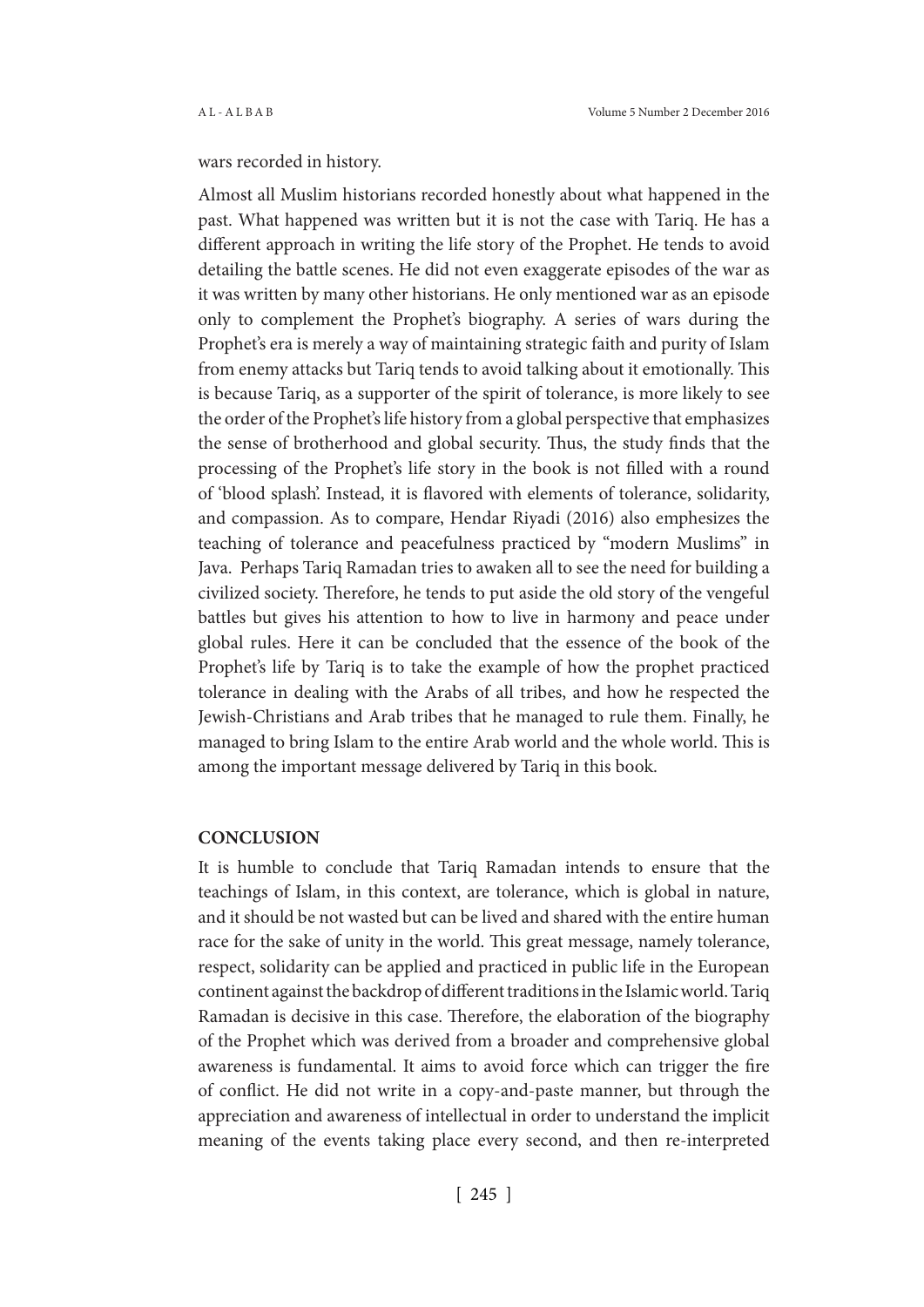them to suit the new environment as well as for current consumption in the context of the modern world.

Accordingly, Tariq Ramadan's writing about the life story of the Prophet stresses on harmony, without prejudice and discrimination. This clearly indicates that Tariq Ramadan seeks to redefine the life story of the Prophet with a new approach aimed to provide awareness, education and example to all citizens of the world, especially Muslims, to search for traces of the Prophet with the awareness of high intellectual efforts toward the establishment of a harmonious society in accordance with the nature of Islam as a religion of peace and peaceful religion.

## **REFERENCES**

- Abd.Rahman, Saodah. 2006. "Media Barat Jahil Agama" in *Utusan Malaysia*, 6 Feb. 2006.
- Asad, Muhammad. 2005. *Islam at the Crossroads*. Kuala Lumpur: The Others Press.
- Djar'ie, S.M. & Zaenuddin Hudi Prasojo. 2015. "Religion, Culture and Local Wisdom in the Death Ritual of Pontianak Malay Community." in *Al-Albab Journal.* Vol. 4. No. 2. P: 201-229.
- Esposito, John L. 2008. *Ancaman Islam: Mitos atau Realiti?* Kuala Lumpur: ITBM.
- Muzaffar, Chandra. 2011. *Muslim Today: Changes Within, Challenge Without*. Pakistan: EMEL Publications.
- Nong, Nor Faridah Mat. 2015. *Identiti Muslim Eropah: Perspektif Tariq Ramadan*. Kuala Lumpur: ITBM.
- Nasr, Seyyed Hossein. 2004. *The Heart of Islam: Enduring Values for Humanity*. New York: HarperOne.
- Ramadan, Tariq. 2002. *To Be A European Muslim*. UK: The Islamic Foundation.
- ------------, 2007. *In the Footsteps of the Prophet: Lessons from the Life of Muhammad*. New York: Oxford University Press.
- ------------, 2010. *What I Believe*. New York: Oxford University Press.
- ------------, 2012. *The Quest for Meaning: Developing a Philosophy of Pluralism*.